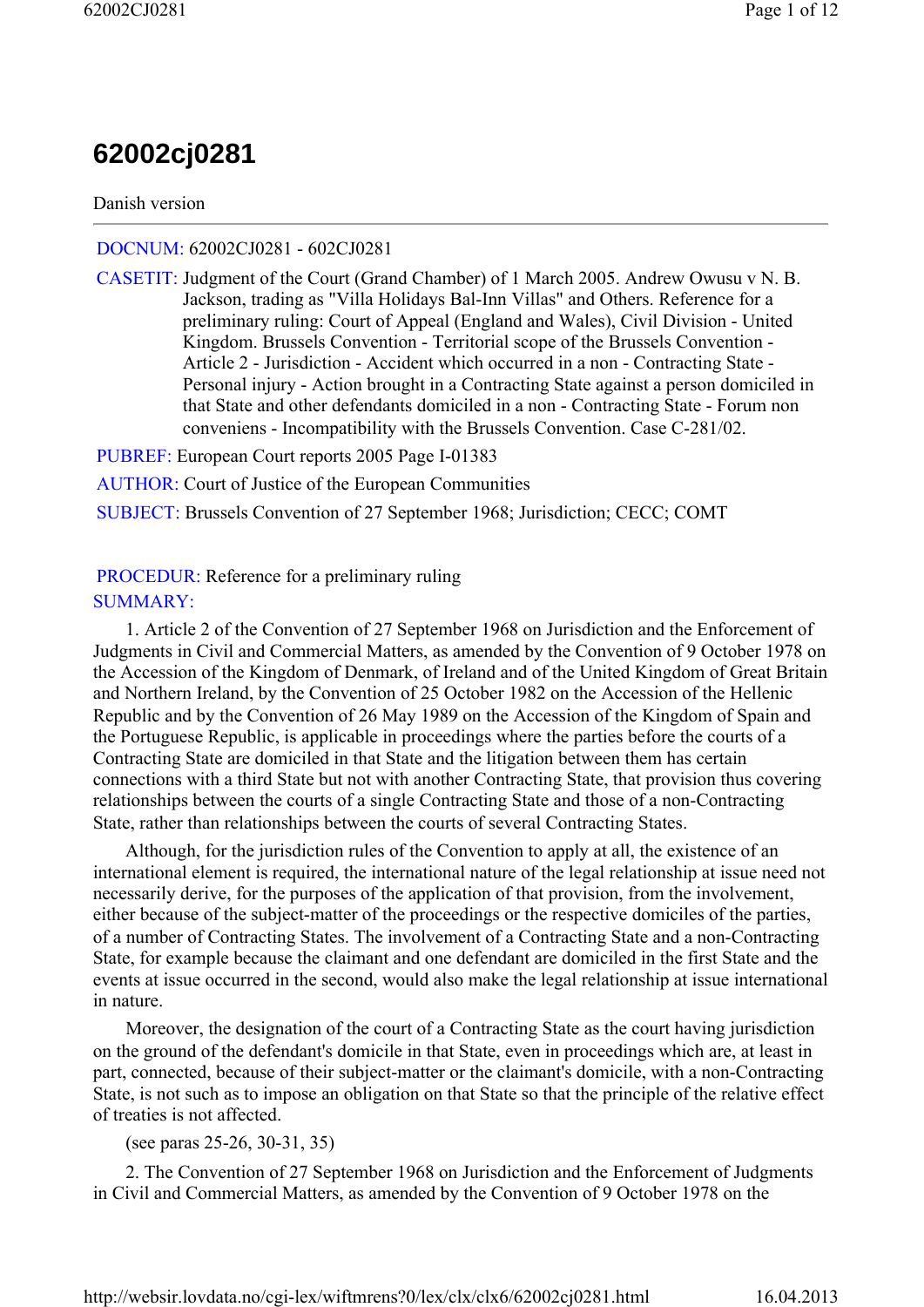Accession of the Kingdom of Denmark, of Ireland and of the United Kingdom of Great Britain and Northern Ireland, by the Convention of 25 October 1982 on the Accession of the Hellenic Republic and by the Convention of 26 May 1989 on the Accession of the Kingdom of Spain and the Portuguese Republic, precludes a court of a Contracting State from declining to exercise jurisdiction on the ground that a court in a non-Contracting State would be a more appropriate forum for the trial of the action even if the jurisdiction of no other Contracting State is in issue or the proceedings have no connecting factors to any other Contracting State.

 No exception on the basis of the forum non conveniens doctrine was provided for by the authors of the Convention and application of the doctrine is liable to undermine the predictability of the rules of jurisdiction laid down by the Convention, and consequently to undermine the principle of legal certainty, which is the basis of the Convention. Moreover, allowing forum non conveniens would be likely to affect the uniform application of the rules of jurisdiction contained in the Convention and the legal protection of persons established in the Community.

```
 (see paras 37, 41-43, operative part)
```
## PARTIES:

In Case C-281/02,

 Reference for a preliminary ruling under the Protocol of 3 June 1971 on the interpretation by the Court of Justice of the Convention of 27 September 1968 on Jurisdiction and the Enforcement of Judgments in Civil and Commercial Matters by the Court of Appeal (England and Wales) Civil Division (United Kingdom), by decision of

5 July 2002

, received at the Court on

31 July 2002

, in the proceedings

Andrew Owusu

v

N.B. Jackson, trading as 'Villa Holidays Bal-Inn Villas',

Mammee Bay Resorts Ltd,

Mammee Bay Club Ltd,

The Enchanted Garden Resorts & Spa Ltd,

Consulting Services Ltd,

Town & Country Resorts Ltd,

THE COURT (Grand Chamber),

 composed of P. Jann, President of the First Chamber, acting for the President, C.W.A. Timmermans and A. Rosas, Presidents of Chambers, C. Gulmann, J.-P. Puissochet, R. Schintgen (Rapporteur), N. Colneric, S. von Bahr and J.N. Cunha Rodrigues, Judges,

Advocate General: P. Léger,

Registrar: L. Hewlett, Principal Administrator,

having regard to the written procedure and further to the hearing on

4 May 2004,

after considering the observations submitted on behalf of:

- Mr Owusu, by R. Plender QC and P. Mead, barrister,

- Mr Jackson, by B. Doherty and C. Thomann, solicitors,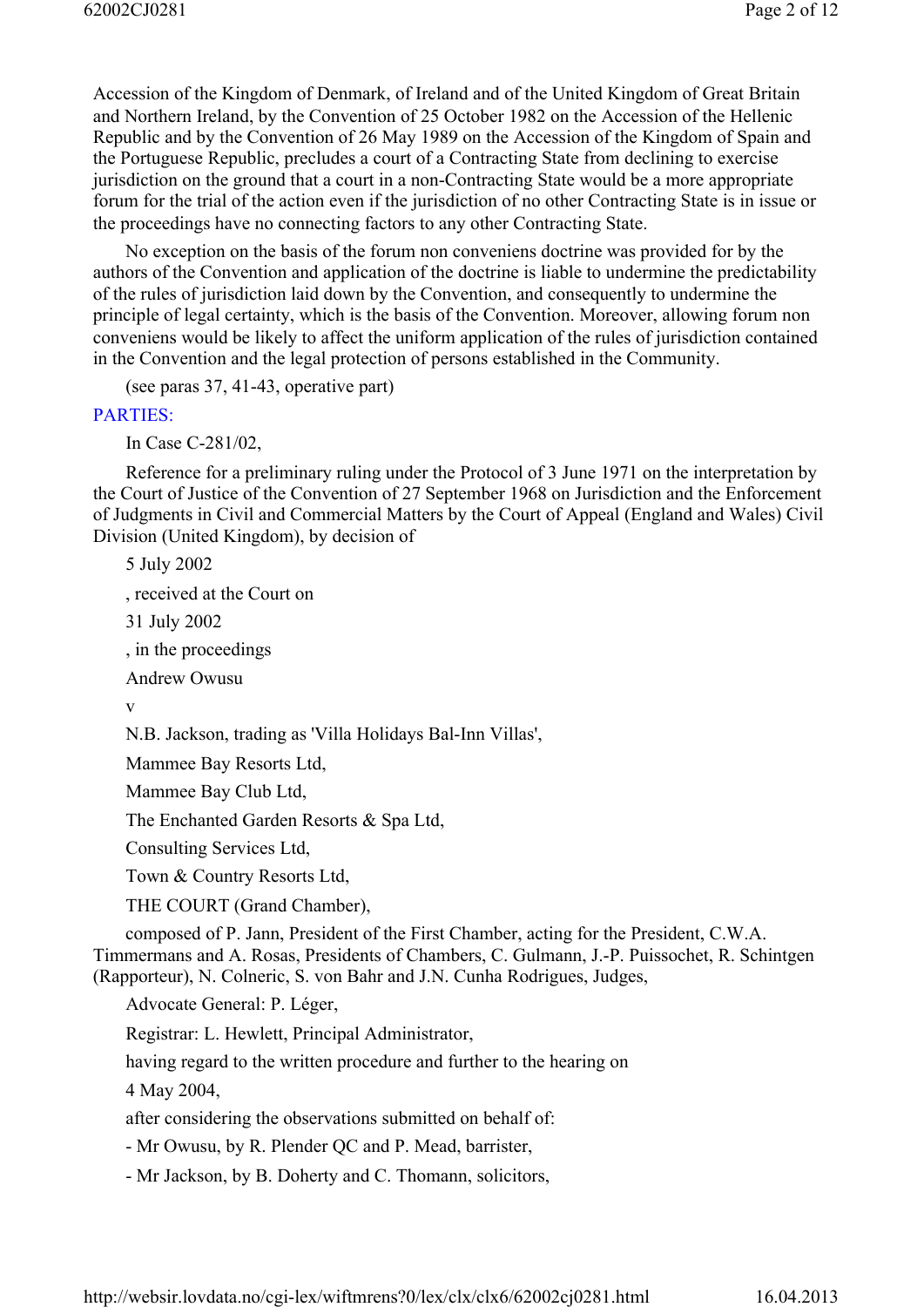- Mammee Bay Club Ltd, The Enchanted Garden Resorts & Spa Ltd and Town & Country Resorts Ltd, by P. Sherrington, S. Armstrong and L. Lamb, solicitors,

- the United Kingdom Government, by K. Manji, acting as Agent, and D. Lloyd-Jones QC,

- the German Government, by R. Wagner, acting as Agent,

- the Commission of the European Communities, by A.-M. Rouchaud-Joët and M. Wilderspin, acting as Agents,

after hearing the Opinion of the Advocate General at the sitting on

14 December 2004,

gives the following

Judgment

#### GROUNDS:

 1. This reference for a preliminary ruling concerns the interpretation of Article 2 of the Convention of 27 September 1968 on Jurisdiction and the Enforcement of Judgments in Civil and Commercial Matters (OJ 1978 L 304, p. 36), as amended by the Convention of 9 October 1978 on the Accession of the Kingdom of Denmark, Ireland and the United Kingdom of Great Britain and Northern Ireland (OJ 1978 L 304, p. 1, and - amended version - p. 77), by the Convention of 25 October 1982 on the Accession of the Hellenic Republic (OJ 1982 L 388, p. 1) and by the Convention of 26 May 1989 on the Accession of the Kingdom of Spain and the Portuguese Republic (OJ 1989 L 285, p. 1; 'the Brussels Convention').

 2. The reference was made in the course of proceedings brought by Mr Owusu against Mr Jackson, trading as 'Villa Holidays Bal-Inn Villas', and several companies governed by Jamaican law, following an accident suffered by Mr Owusu in Jamaica.

Legal background

The Brussels Convention

 3. According to its preamble the Brussels Convention is intended to facilitate the reciprocal recognition and enforcement of judgments of courts or tribunals, in accordance with Article 293 EC, and to strengthen in the Community the legal protection of persons therein established. The preamble also states that it is necessary for that purpose to determine the international jurisdiction of the courts of the contracting States.

 4. The provisions relating to jurisdiction appear in Title II of the Brussels Convention. According to Article 2 of the Convention:

 'Subject to the provisions of this Convention, persons domiciled in a Contracting State shall, whatever their nationality, be sued in the courts of that State.

 Persons who are not nationals of the State in which they are domiciled shall be governed by the rules of jurisdiction applicable to nationals of that State'.

 5. However, Article 5(1) and (3) of that convention provides that a defendant may be sued in another Contracting State, in matters relating to a contract, in the courts for the place of performance of the obligation in question, and, in matters relating to tort, delict or quasi-delict, in the courts for the place where the harmful event occurred.

 6. The Brussels Convention is also intended to prevent conflicting decisions. Thus, according to Article 21, which concerns lis pendens :

 'Where proceedings involving the same cause of action and between the same parties are brought in the courts of different Contracting States, any court other than the court first seised shall of its own motion stay its proceedings until such time as the jurisdiction of the court first seised is established.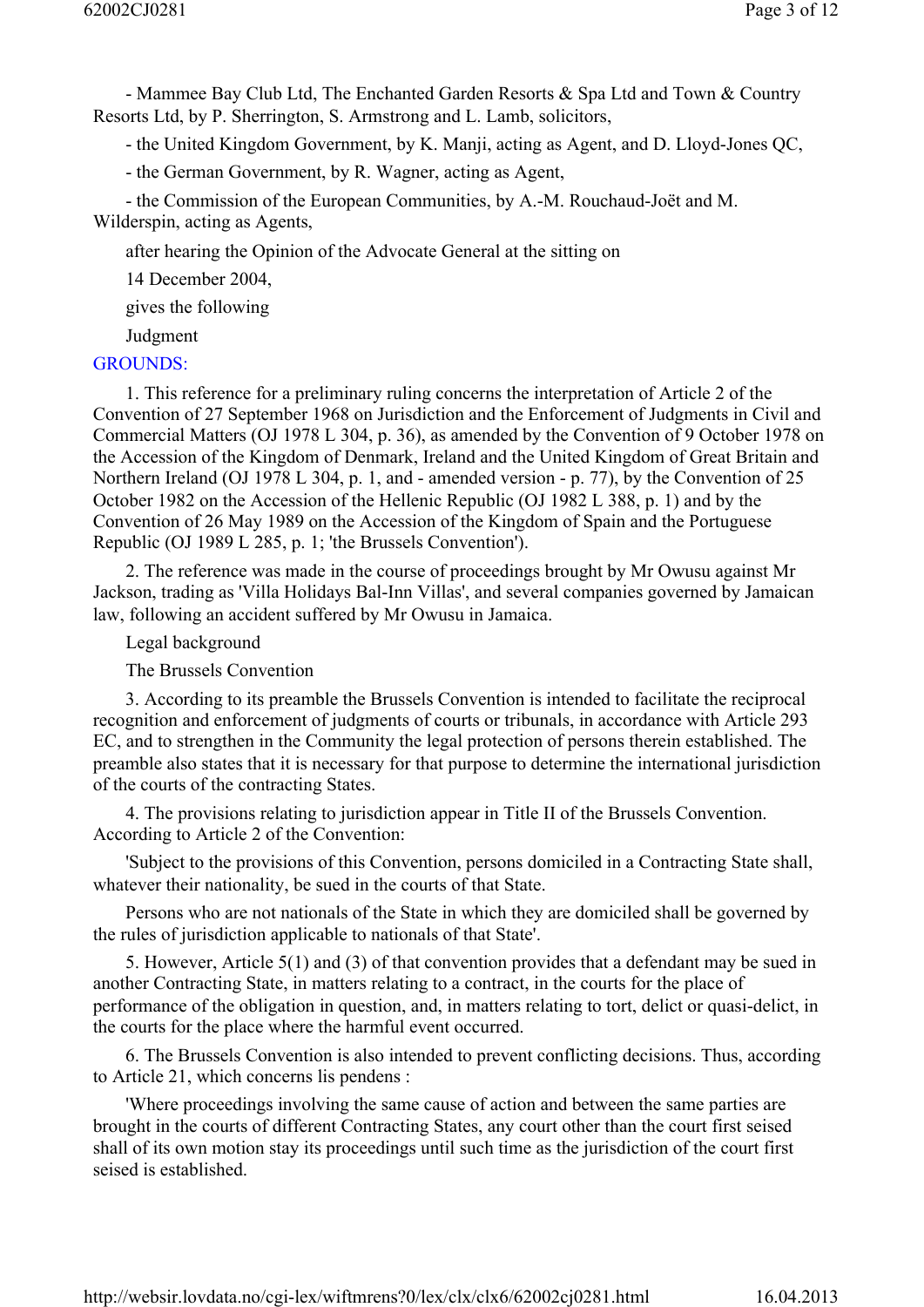Where the jurisdiction of the court first seised is established, any court other than the court first seised shall decline jurisdiction in favour of that court'.

7. Article 22 of the Convention provides:

 'Where related actions are brought in the courts of different Contracting States, any court other than the court first seised may, while the actions are pending at first instance, stay its proceedings.

 A court other than the court first seised may also, on the application of one of the parties, decline jurisdiction if the law of that court permits the consolidation of related actions and the court first seised has jurisdiction over both actions.

 For the purposes of this article, actions are deemed to be related where they are so closely connected that it is expedient to hear and determine them together to avoid the risk of irreconcilable judgments resulting from separate proceedings.'

## National law

 8. According to the doctrine of forum non conveniens, as understood in English law, a national court may decline to exercise jurisdiction on the ground that a court in another State, which also has jurisdiction, would objectively be a more appropriate forum for the trial of the action, that is to say, a forum in which the case may be tried more suitably for the interests of all the parties and the ends of justice (1986 judgment of the House of Lords, in Spiliada Maritime Corporation v Cansulex Ltd [1987], AC 460, particularly at p. 476).

 9. An English court which decides to decline jurisdiction under the doctrine of forum non conveniens stays proceedings so that the proceedings which are thus provisionally suspended can be resumed should it prove, in particular, that the foreign forum has no jurisdiction to hear the case or that the claimant has no access to effective justice in that forum.

The main proceedings and the questions referred for a preliminary ruling

 10. On 10 October 1997, Mr Owusu ('the claimant'), a British national domiciled in the United Kingdom, suffered a very serious accident during a holiday in Jamaica. He walked into the sea, and when the water was up to his waist he dived in, struck his head against a submerged sand bank and sustained a fracture of his fifth cervical vertebra which rendered him tetraplegic.

 11. Following that accident, Mr Owusu brought an action in the United Kingdom for breach of contract against Mr Jackson, who is also domiciled in that State. Mr Jackson had let to Mr Owusu a holiday villa in Mammee Bay (Jamaica). Mr Owusu claims that the contract, which provided that he would have access to a private beach, contained an implied term that the beach would be reasonably safe or free from hidden dangers.

 12. Mr Owusu also brought an action in tort in the United Kingdom against several Jamaican companies, namely Mammee Bay Club Ltd ('the third defendant'), the owner and occupier of the beach at Mammee Bay which provided the claimant with free access to the beach, The Enchanted Garden Resorts & Spa Ltd ('the fourth defendant'), which operates a holiday complex close to Mammee Bay, and whose guests were also licensed to use the beach, and Town & Country Resorts Ltd ('the sixth defendant'), which operates a large hotel adjoining the beach, and which has a licence to use the beach, subject to the condition that it is responsible for its management, upkeep and control.

 13. According to the file, another English holidaymaker had suffered a similar accident two years earlier in which she, too, was rendered tetraplegic. The action in tort against the Jamaican defendants therefore embraces not only a contention that they failed to warn swimmers of the hazard constituted by the submerged sand bank, but also a contention that they failed to heed the earlier accident.

 14. The proceedings were commenced by a claim form issued out of Sheffield District Registry of the High Court (England and Wales) Civil Division on 6 October 2000. They were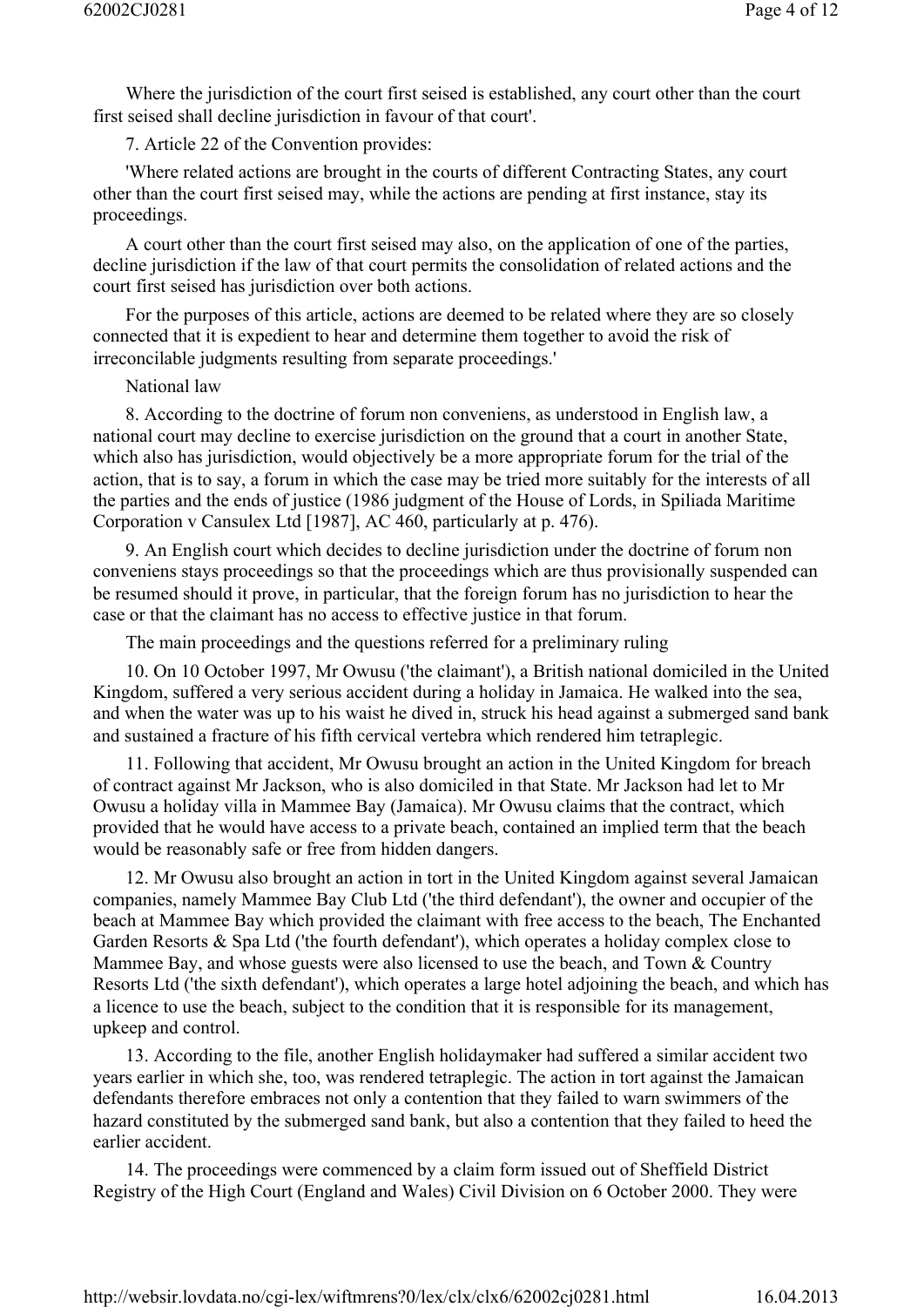served on Mr Jackson in the United Kingdom and, on 12 December 2000, leave was granted to the claimant to serve the proceedings on the other defendants in Jamaica. Service was effected on the third, fourth and sixth defendants, but not on Mammee Bay Resorts Ltd or Consulting Services Ltd.

 15. Mr Jackson and the third, fourth and sixth defendants applied to that court for a declaration that it should not exercise its jurisdiction in relation to the claim against them both. In support of their applications, they argued that the case had closer links with Jamaica and that the Jamaican courts were a forum with jurisdiction in which the case might be tried more suitably for the interests of all the parties and the ends of justice.

 16. By order of 16 October 2001, the Judge sitting as Deputy High Court Judge in Sheffield (United Kingdom) held that it was clear from Case C-412/98 UGIC v Group Josi [2000] ECR I-5925, paragraphs 59 to 61, that the application of the jurisdictional rules in the Brussels Convention to a dispute depended, in principle, on whether the defendant had its seat or domicile in a Contracting State, and that the Convention applied to a dispute between a defendant domiciled in a Contracting State and a claimant domiciled in a non-Contracting State. In those circumstances the decision of the Court of Appeal in In re Harrods (Buenos Aires) Ltd [1992] Ch 72, which accepted that it was possible for the English courts, applying the doctrine of forum non conveniens, to decline to exercise the jurisdiction conferred on them by Article 2 of the Brussels Convention, was bad law.

 17. Taking the view that he had no power himself under Article 2 of the Protocol of 3 June 1971 to refer a question to the Court of Justice for a preliminary ruling to clarify this point, the Judge sitting as Deputy High Court Judge held that, in the light of the principles laid down in Group Josi, it was not open to him to stay the action against Mr Jackson since he was domiciled in a Contracting State.

 18. Notwithstanding the connecting factors that the action brought against the other defendants might have with Jamaica, the judge held that he was also unable to stay the action against them, in so far as the Brussels Convention precluded him from staying proceedings in the action against Mr Jackson. Otherwise, there would be a risk that the courts in two jurisdictions would end up trying the same factual issues upon the same or similar evidence and reach different conclusions. He therefore held that the United Kingdom, and not Jamaica was the State with the appropriate forum to try the action and dismissed the applications for a declaration that the court should not exercise jurisdiction.

 19. Mr Jackson and the third, fourth and sixth defendants appealed against that order. The Court of Appeal (England and Wales) Civil Division states that, in this case, the competing jurisdictions are a Contracting State and a non-Contracting State. If Article 2 of the Brussels Convention is mandatory, even in this context, Mr Jackson would have to be sued in the United Kingdom before the courts of his domicile and it would not be open to the claimant to sue him under Article 5(3) of the Brussels Convention in Jamaica, where the harmful event occurred, because that State is not another Contracting State. In the absence of an express derogation to that effect in the Convention, it is therefore not permissible to create an exception to the rule in Article 2. According to the referring court, the question of the application of forum non conveniens in favour of the courts of a non-Contracting State, when one of the defendants is domiciled in a Contracting State, is not a matter on which the Court of Justice has ever given a ruling.

 20. According to the claimant, Article 2 of the Brussels Convention is of mandatory application, so that the English courts cannot stay proceedings in the United Kingdom against a defendant domiciled there, even though the English court takes the view that another forum in a non-Contracting State is more appropriate.

 21. The referring court points out that if that position were correct it might have serious consequences in a number of other situations concerning exclusive jurisdiction or lis pendens. It adds that a judgment delivered in England, deciding the case, which was to be enforced in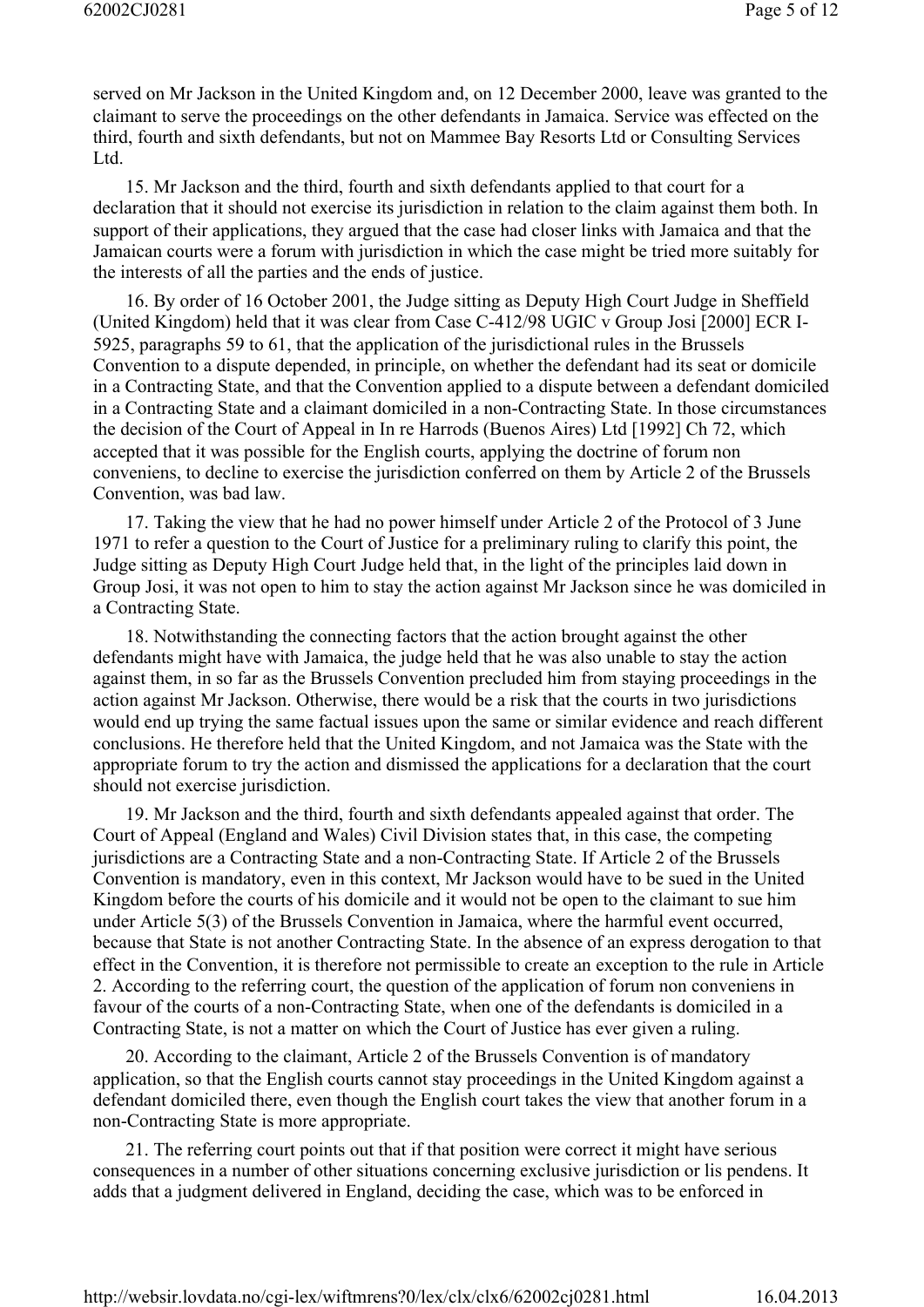Jamaica, particularly as regards the Jamaican defendants, would encounter difficulty over certain rules in force in that country on the recognition and enforcement of foreign judgments.

22. Against that background, the Court of Appeal decided to stay its proceedings and to refer the following questions to the Court for a preliminary ruling:

 '1. Is it inconsistent with the Brussels Convention ..., where a claimant contends that jurisdiction is founded on Article 2, for a court of a Contracting State to exercise a discretionary powe r, available under its national law, to decline to hear proceedings brought against a person domiciled in that State in favour of the courts of a non-Contracting State:

(a) if the jurisdiction of no other Contracting State under the 1968 Convention is in issue;

(b) if the proceedings have no connecting factors to any other Contracting State?

 2. If the answer to question 1(a) or (b) is yes, is it inconsistent in all circumstances or only in some and if so which?'

On the questions referred

The first question

23. In order to reply to the first question it must first be determined whether Article 2 of the Brussels Convention is applicable in circumstances such as those in the main proceedings, that is to say, where the claimant and one of the defendants are domiciled in the same Contracting State and the case between them before the courts of that State has certain connecting factors with a non -Contracting State, but not with another Contracting State. Only if it is will the question arise whether, in the circumstances of the case in the main proceedings, the Brussels Convention precludes the application by a court of a Contracting State of the forum non conveniens doctrine where Article 2 of that convention would permit that court to claim jurisdiction because the defendant is domiciled in that State.

The applicability of Article 2 of the Brussels Convention

 24. Nothing in the wording of Article 2 of the Brussels Convention suggests that the application of the general rule of jurisdiction laid down by that article solely on the basis of the defendant's domicile in a Contracting State is subject to the condition that there should be a legal relationship involving a number of Contracting States.

 25. Of course, as is clear from the Jenard report on the Convention (OJ 1979 C 59, pp. 1, 8), for the jurisdiction rules of the Brussels Convention to apply at all the existence of an international element is required.

 26. However, the international nature of the legal relationship at issue need not necessarily derive, for the purposes of the application of Article 2 of the Brussels Convention, from the involvement, either because of the subject-matter of the proceedings or the respective domiciles of the parties, of a number of Contracting States. The involvement of a Contracting State and a non-Contracting State, for example because the claimant and one defendant are domiciled in the first State and the events at issue occurred in the second, would also make the legal relationship at issue international in nature. That situation is such as to raise questions in the Contracting State, as it does in the main proceedings, relating to the determination of international jurisdiction, which is precisely one of the objectives of the Brussels Convention, according to the third recital in its preamble.

 27. Thus the Court has already interpreted the rules of jurisdiction laid down by the Brussels Convention in cases where the claimant was domiciled or had its seat in a non-Contracting State while the defendant was domiciled in a Contracting State (see Case C-190/89 Rich [1991] ECR I3855, Case C-406/92 Tatry [1994] ECR I5439 and Group Josi, paragraph 60).

 28. Moreover, the rules of the Brussels Convention on exclusive jurisdiction or express prorogation of jurisdiction are also likely to be applicable to legal relationships involving only one Contracting State and one or more non-Contracting States. That is so, under Article 16 of the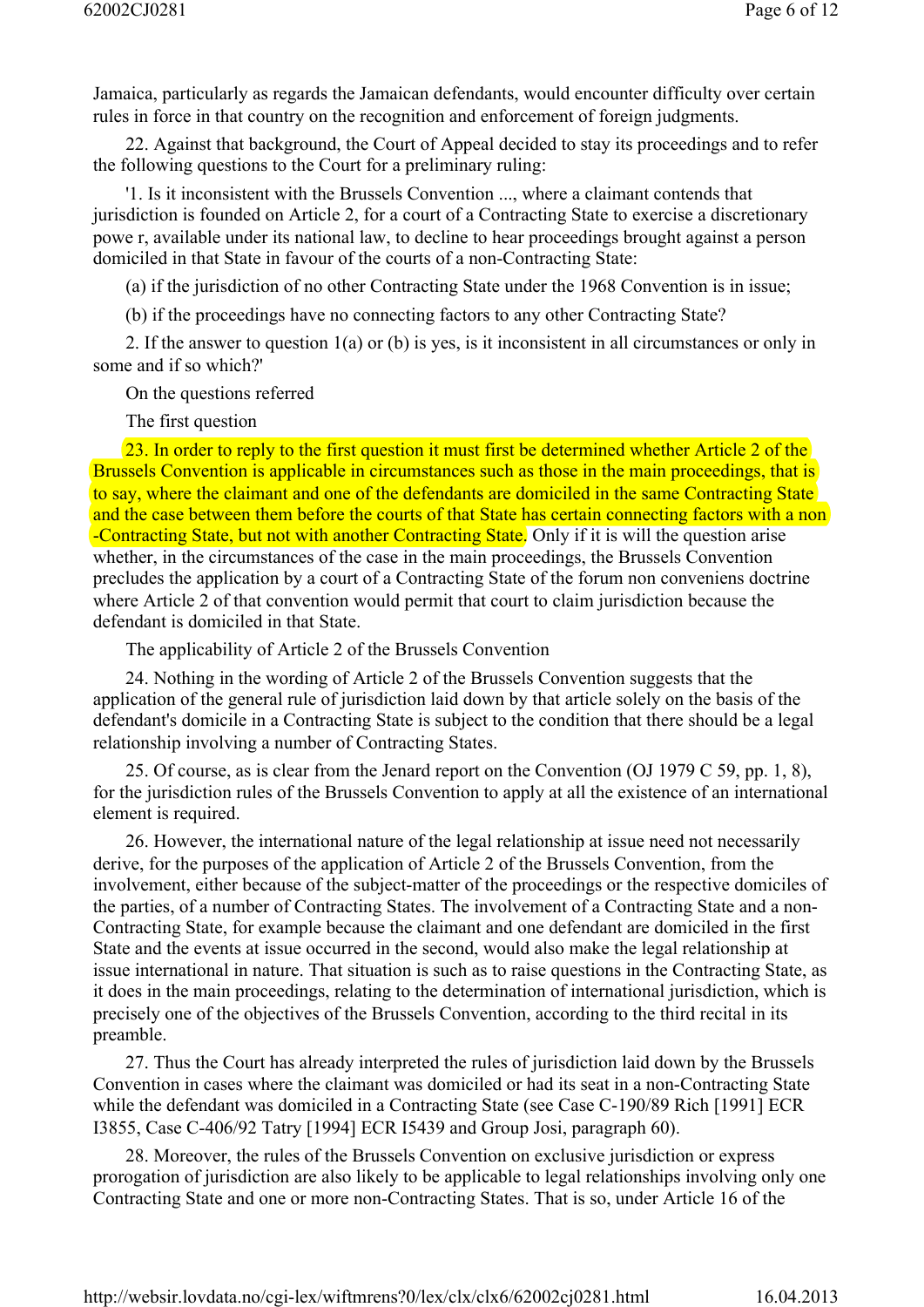Brussels Convention, in the case of proceedings which have as their object rights in rem in immovable property or tenancies of immovable property between persons domiciled in a non-Contracting State and relating to an asset in a Contracting State, or, under Article 17 of the Brussels Convention, where an agreement conferring jurisdiction binding at least one party domiciled in a non-Contracting State opts for a court in a Contracting State.

 29. Similarly, as the Advocate General pointed out in points 142 to 152 of his Opinion, whilst it is clear from their wording that the Brussels Convention rules on lis pendens and related actions or recognition and enforcement of judgments apply to relationships between different Contracting States, provided that they concern proceedings pending before courts of different Contracting States or judgments delivered by courts of a Contracting State with a view to recognition and enforcement thereof in another Contracting State, the fact nevertheless remains that the disputes with which the proceedings or decisions in question are concerned may be international, involving a Contracting State and a non-Contracting State, and allow recourse, on that ground, to the general rule of jurisdiction laid down by Article 2 of the Brussels Convention.

 30. To counter the argument that Article 2 applies to a legal situation involving a single Contracting State and one or more non-Contracting States, the defendants in the main proceedings and the United Kingdom Government cited the principle of the relative effect of treaties, which means that the Brussels Convention cannot impose any obligation on States which have not agreed to be bound by it.

 31. In that regard, suffice it to note that the designation of the court of a Contracting State as the court having jurisdiction on the ground of the defendant's domicile in that State, even in proceedings which are, at least in part, connected, because of their subject-matter or the claimant's domicile, with a non-Contracting State, is not such as to impose an obligation on that State.

 32. Mr Jackson and the United Kingdom Government also emphasised, in support of the argument that Article 2 of the Brussels Convention applied only to disputes with connections to a number of Contracting States, the fundamental objective pursued by the Convention which was to ensure the free movement of judgments between Contracting States.

 33. The purpose of the fourth indent of Article 220 of the EC Treaty (now the fourth indent of Article 293 EC), on the basis of which the Member States concluded the Brussels Convention, is to facilitate the working of the common market through the adoption of rules of jurisdiction for disputes relating thereto and through the elimination, as far as is possible, of difficulties concerning the recognition and enforcement of judgments in the territory of the Contracting States (Case C398/92 Mund & Fester [1994] ECR I467, paragraph 11). In fact it is not disputed that the Brussels Convention helps to ensure the smooth working of the internal market.

 34. However, the uniform rules of jurisdiction contained in the Brussels Convention are not intended to apply only to situations in which there is a real and sufficient link with the working of the internal market, by definition involving a number of Member States. Suffice it to observe in that regard that the consolidation as such of the rules on conflict of jurisdiction and on the recognition and enforcement of judgments, effected by the Brussels Convention in respect of cases with an international element, is without doubt intended to eliminate obstacles to the functioning of the internal market which may derive from disparities between national legislations on the subject (see, by analogy, as regards harmonisation directives based on Article 95 EC intended to improve the conditions for the establishment and working of the internal market, Joined Cases C-465/00, C138/01 and C-139/01 Österreichischer Rundfunk and Others [2003] ECR I4989, paragraphs 41 and 42).

 35. It follows from the foregoing that Article 2 of the Brussels Convention applies to circumstances such as those in the main proceedings, involving relationships between the courts of a single Contracting State and those of a non-Contracting State rather than relationships between the courts of a number of Contracting States.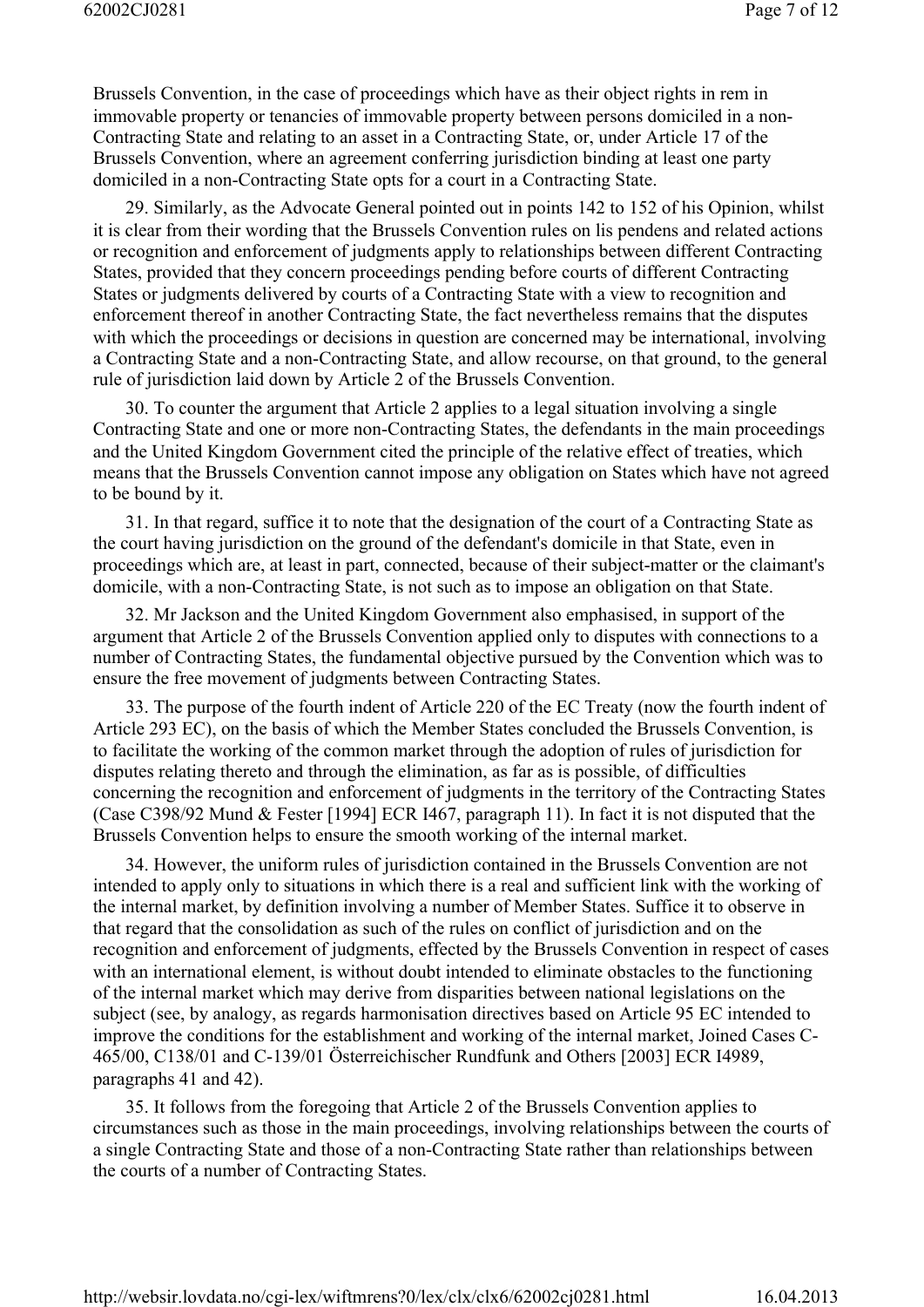36. It must therefore be considered whether, in such circumstances, the Brussels Convention precludes a court of a Contracting State from applying the forum non conveniens doctrine and declining to exercise the jurisdiction conferred on it by Article 2 of that Convention.

The compatibility of the forum non conveniens doctrine with the Brussels Convention

 37. It must be observed, first, that Article 2 of the Brussels Convention is mandatory in nature and that, according to its terms, there can be no derogation from the principle it lays down except in the cases expressly provided for by the Convention (see, as regards the compulsory system of jurisdiction set up by the Brussels Convention, Case C-116/02 Gasser [2003] ECR I-0000, paragraph 72, and Case C-159/02 Turner [2004] ECR I-0000, paragraph 24). It is common ground that no exception on the basis of the forum non conveniens doctrine was provided for by the authors of the Convention, although the question was discussed when the Convention of 9 October 1978 on the Accession of Denmark, Ireland and the United Kingdom was drawn up, as is apparent from the report on that Convention by Professor Schlosser (OJ 1979 C 59, p. 71, paragraphs 77 and 78).

 38. Respect for the principle of legal certainty, which is one of the objectives of the Brussels Convention (see, inter alia, Case C-440/97 GIE Groupe Concorde and Others [1999] ECR I6307, paragraph 23, and Case C-256/00 Besix [2002] ECR I1699, paragraph 24), would not be fully guaranteed if the court having jurisdiction under the Convention had to be allowed to apply the forum non conveniens doctrine.

 39. According to its preamble, the Brussels Convention is intended to strengthen in the Community the legal protection of persons established therein, by laying down common rules on jurisdiction to guarantee certainty as to the allocation of jurisdiction among the various national courts before which proceedings in a particular case may be brought ( Besix, paragraph 25).

 40. The Court has thus held that the principle of legal certainty requires, in particular, that the jurisdictional rules which derogate from the general rule laid down in Article 2 of the Brussels Convention should be interpreted in such a way as to enable a normally well-informed defendant reasonably to foresee before which courts, other than those of the State in which he is domiciled, he may be sued ( GIE Groupe Concorde and Others, paragraph 24, and Besix, paragraph 26).

 41. Application of the forum non conveniens doctrine, which allows the court seised a wide discretion as regards the question whether a foreign court would be a more appropriate forum for the trial of an action, is liable to undermine the predictability of the rules of jurisdiction laid down by the Brussels Convention, in particular that of Article 2, and consequently to undermine the principle of legal certainty, which is the basis of the Convention.

 42. The legal protection of persons established in the Community would also be undermined. First, a defendant, who is generally better placed to conduct his defence before the courts of his domicile, would not be able, in circumstances such as those of the main proceedings, reasonably to foresee before which other court he may be sued. Second, where a plea is raised on the basis that a foreign court is a more appropriate forum to try the action, it is for the claimant to establish that he will not be able to obtain justice before that foreign court or, if the court seised decides to allow the plea, that the foreign court has in fact no jurisdiction to try the action or that the claimant does not, in practice, have access to effective justice before that court, irrespective of the cost entailed by the bringing of a fresh action before a court of another State and the prolongation of the procedural time-limits.

 43. Moreover, allowing forum non conveniens in the context of the Brussels Convention would be likely to affect the uniform application of the rules of jurisdiction contained therein in so far as that doctrine is recognised only in a limited number of Contracting States, whereas the objective of the Brussels Convention is precisely to lay down common rules to the exclusion of derogating national rules.

 44. The defendants in the main proceedings emphasise the negative consequences which would result in practice from the obligation the English courts would then be under to try this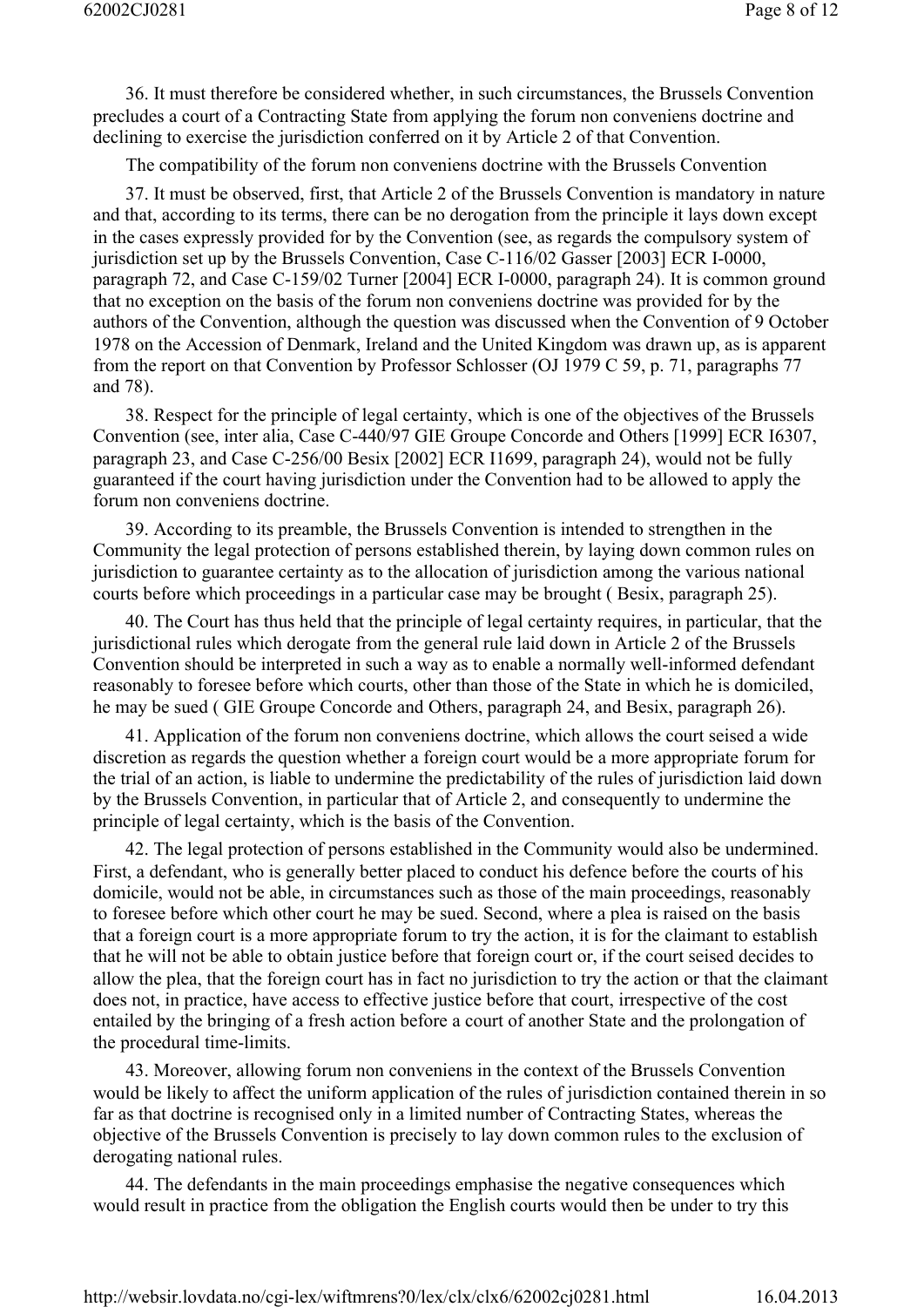case, inter alia as regards the expense of the proceedings, the possibility of recovering their costs in England if the claimant's action is dismissed, the logistical difficulties resulting from the geographical distance, the need to assess the merits of the case according to Jamaican standards, the enforceability in Jamaica of a default judgment and the impossibility of enforcing cross-claims against the other defendants.

 45. In that regard, genuine as those difficulties may be, suffice it to observe that such considerations, which are precisely those which may be taken into account when forum non conveniens is considered, are not such as to call into question the mandatory nature of the fundamental rule of jurisdiction contained in Article 2 of the Brussels Convention, for the reasons set out above.

 46. In the light of all the foregoing considerations, the answer to the first question must be that the Brussels Convention precludes a court of a Contracting State from declining the jurisdiction conferred on it by Article 2 of that convention on the ground that a court of a non-Contracting State would be a more appropriate forum for the trial of the action even if the jurisdiction of no other Contracting State is in issue or the proceedings have no connecting factors to any other Contracting State.

# The second question

 47. By its second question, the referring court seeks essentially to know whether, if the Court takes the view that the Brussels Convention precludes the application of forum non conveniens, its application is ruled out in all circumstances or only in certain circumstances.

 48. According to the order for reference and the observations of the defendants in the main proceedings and of the United Kingdom Government, that second question was asked in connection with cases where there were identical or related proceedings pending before a court of a non-Contracting State, a convention granting jurisdiction to such a court or a connection with that State of the same type as those referred to in Article 16 of the Brussels Convention.

 49. The procedure provided for in Article 234 EC is an instrument of cooperation between the Court of Justice and national courts by means of which the former provides the latter with interpretation of such Community law as is necessary for them to give judgment in cases upon which they are called to adjudicate (see, inter alia, Case C-231/89 Gmurzynska-Bscher [1990] ECR I4003, paragraph 18, Case C314/96 Djabali [1998] ECR I1149, paragraph 17, and Case C-318/00 Bacardi-Martini and Cellier des Dauphins [2003] ECR I905, paragraph 41).

 50. Thus, the justification for a reference for a preliminary ruling is not that it enables advisory opinions on general or hypothetical questions to be delivered but rather that it is necessary for the effective resolution of a dispute (see, to that effect, Djabali, paragraph 19, Bacardi-Martini and Cellier des Dauphins, paragraph 42, and Joined Cases C-480/00 to C-482/00, C-484/00, C-489/00 to C-491/00 and C497/00 to C-499/00 Azienda Agricola Ettore Ribaldi and Others [2004] ECR I0000, paragraph 72).

 51. In the present case, it is common ground that the factual circumstances described in paragraph 48 of this judgment are not the same as those of the main proceedings.

52. Accordingly there is no need to reply to the second question.

#### KEYWORDS:

 1. Convention on Jurisdiction and the Enforcement of Judgments - Jurisdiction - Litigation between parties domiciled in the same Contracting State and having connections with a non-Contracting State - Applicability of Article 2 of the Convention

(Brussels Convention of 27 September 1968, Art. 2)

 2. Convention on Jurisdiction and the Enforcement of Judgments - Jurisdiction - Jurisdiciton of the court of a Contracting State on the basis of Article 2 of the Convention - Objection to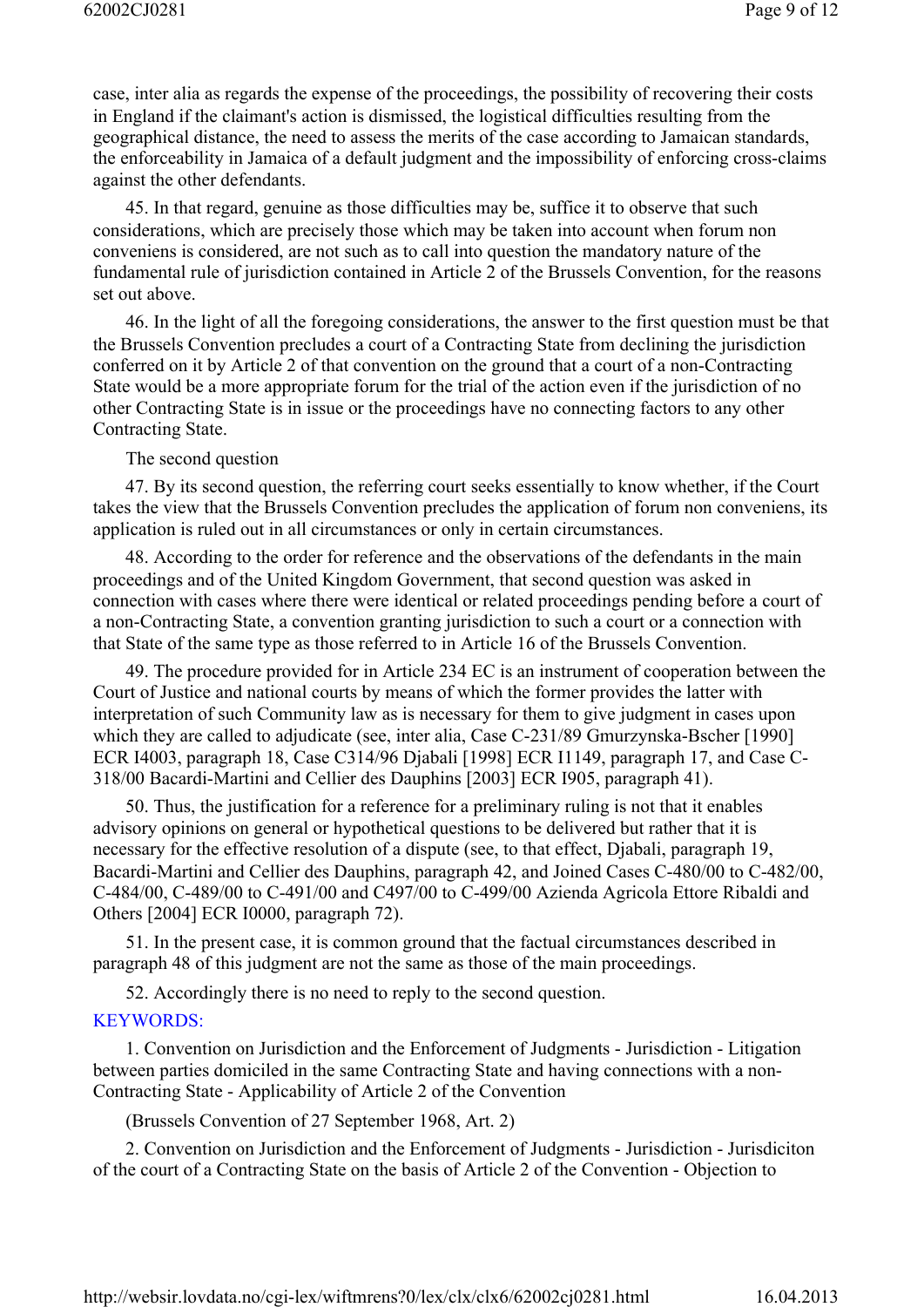jurisdiction derived from an exception on the basis of the forum non conveniens doctrine - Not permissible

(Brussels Convention of 27 September 1968, Art. 2)

# COSTS:

**Costs** 

 53. Since these proceedings are, for the parties to the main proceedings, a step in the action pending before the national court, the decision on costs is a matter for that court. Costs incurred in submitting observations to the Court, other than the costs of those parties, are not recoverable.

# OPPART:

On those grounds, the Court (Grand Chamber) rules as follows:

 The Convention of 27 September 1968 on Jurisdiction and the Enforcement of Judgments in Civil and Commercial Matters, as amended by the Convention of 9 October 1978 on the Accession of the Kingdom of Denmark, Ireland and the United Kingdom of Great Britain and Northern Ireland, by the Convention of 25 October 1982 on the Accession of the Hellenic Republic and by the Convention of 26 May 1989 on the Accession of the Kingdom of Spain and the Portuguese Republic, precludes a court of a Contracting State from declining the jurisdiction conferred on it by Article 2 of that convention on the ground that a court of a non-Contracting State would be a more appropriate forum for the trial of the action even if the jurisdiction of no other Contracting State is in issue or the proceedings have no connecting factors to any other Contracting State.

FORM: Judgment

TREATY: European Economic Community

```
DOC: 20050301 
LODGED: 20020731 
JURCIT: 41968A0927(01 ) -A01 N 10 
        41968A0927(01 ) -A02 N 18 
        41968A0927(01 ) -A05 N 18 
        41968A0927(01 ) -A18 N 18 
        41968A0927(01 ) -A24 N 9 - 25 
        61978CJ0143 
        61979CJ0125 
        61981CJ0025 
        61990CJ0261 
        61995CJ0295 
        61995CJ0391 
        61997CJ0444 
        62000CJ0256 
        32001R1206 
        62002CJ0281 
CONCERNS: Interprets 41968A0927(01 ) A02 
AUTLANG: English 
APPLICAN: ........................................................... 
DEFENDAN: ...........................................................
```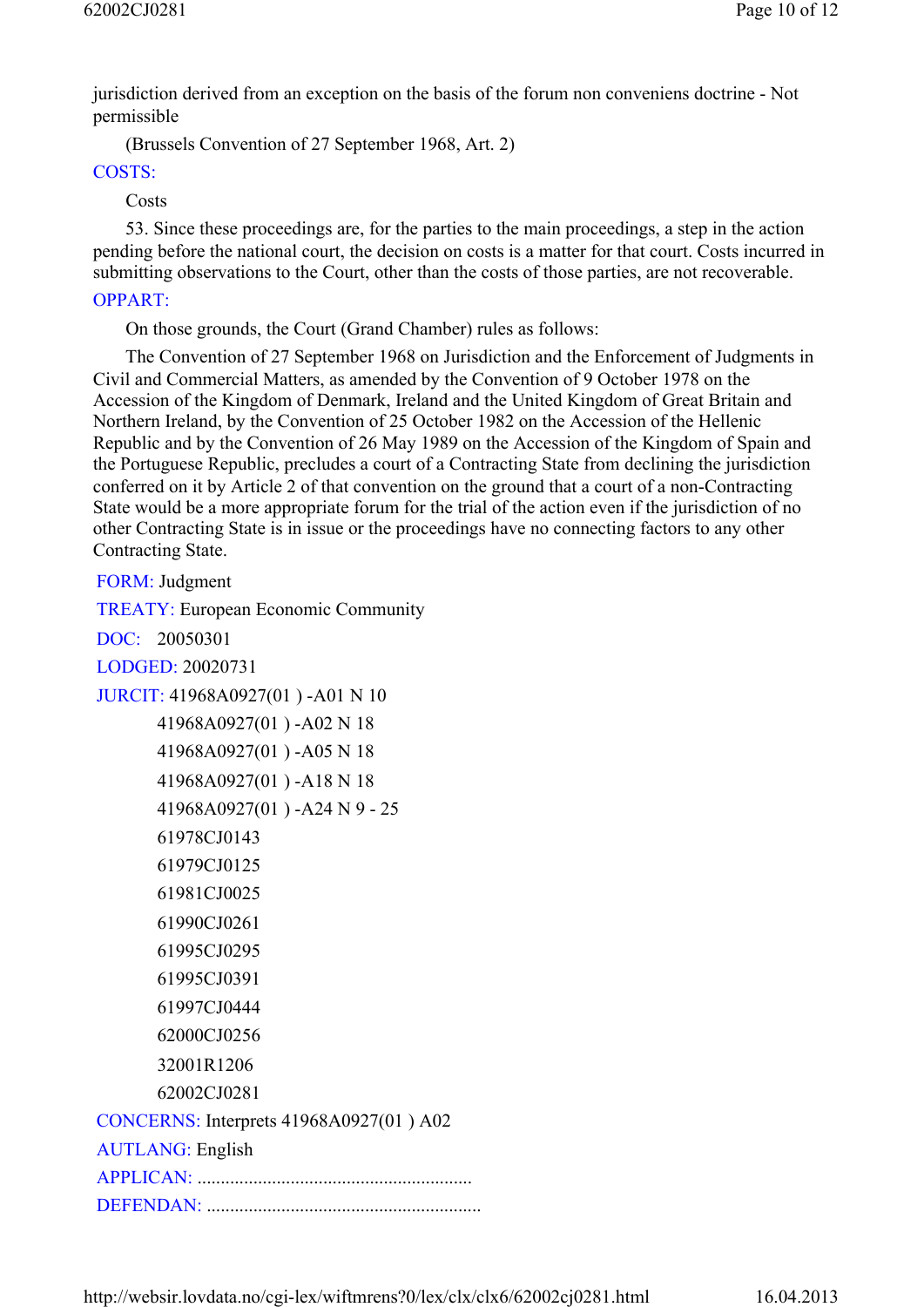# NATIONA: United Kingdom

NATCOURT: \*A9\* Court of Appeal (England), Civil Division, order of 05/07/2002 ([2002] EWCA Civ 877); - International Litigation Procedure 2002 p. 813-830; - Current Law - Monthly Digest 2003 Part 1 n 80 (résumé); - Revue critique de droit international privé 2003 p. 335-339; - Muir Watt, Horatia: Revue critique de droit international privé 2003 p. 340-343

NOTES: Heinze, Christian A.; Dutta, Anatol: Ungeschriebene Grenzen für europäische Zuständigkeiten bei Streitigkeiten mit Drittstaatenbezug, Praxis des internationalen Privat- und Verfahrensrechts 2005 p. 224-230; Idot, Laurence: Arrêt de principe sur la portée territoriale de la Convention. La Convention s'applique dans les rapports entre un Etat contractant et un Etat tiers et exclut le jeu de la règle du forum non conveniens, Europe 2005 Mai Comm. n 189 p. 29-30; Palao Moreno, Guillermo: El "forum non conveniens" es incompatible con el Convenio de Bruselas (Comentario a la STJCE, de 1 de marzo de 2005, en el asunto C-281/02, OWUSU), Diario La ley 2005 n 6306 p. 1-5; Bruns, Alexander: Juristenzeitung 2005 p. 890-892; Niboyet, Marie-Laure: L'incompatibilité de l'exception du forum non conveniens avec la Convention de Bruxelles du 27 septembre 1968, même dans les relations avec un Etat tiers (l'affaire Owusu), Gazette du Palais 2005 I Jur. p. 33-37; Cuniberti, Gilles; Winkler, Matteo M.: La Cour de justice lit-elle les questions qui lui sont posées par les juges des Etats membres?, Journal du droit international 2005 p. 1183-1191; Briggs, Adrian: The Death of Harrods: Forum non conveniens and the European Court, The Law Quarterly Review 2005 p. 535-540; Ibili, F.: EEX en forum non conveniens, Weekblad voor privaatrecht, notariaat en registratie 2005 p. 23-24; Kostova-Bourgeix, Anna: Revue des affaires européennes 2005 p. 307-325; Chalas, Christelle: Revue critique de droit international privé 2005 p. 708-722; Weitz, Karol: Wyłączenie stosowania doktryny forum non conveniens w prawie europejskim, Europejski Przegląd Sadowy 2005 Vol.2 p. 42-48; Raynouard, Arnaud: Revue de jurisprudence commerciale 2005 p. 335-337; Peel, Edwin: Forum non conveniens and European ideals, Lloyd's Maritime and Commercial Law Quarterly 2005 p. 363-377; Briggs, Adrian: Forum non conveniens and ideal Europeans, Lloyd's Maritime and Commercial Law Quarterly 2005 p. 378-382; P.S.A.: Armenopoulos 2005 p. 592-593; Otero García-Castrillón, Carmen: Jurisprudencia española y comunitaria de Derecho internacional privado, Revista española de Derecho Internacional 2005 p. 942-946; Huber, Peter; Stieber, Christoph: Zeitschrift für Zivilproze International 2005 Bd. 10 p. 285-290; Rauscher, Thomas; Fehre, Alexander: Das Ende des forum non conveniens unter dem EuGVÜ und der Brüssel I-VO?, Zeitschrift für europäisches Privatrecht 2006 p. 463-475; Lupoi, Michele Angelo: L'ultima spiaggia del forum non conveniens in Europa?, Il Corriere giuridico 2006 p. 15 -21; Duintjer Tebbens, Harry: From Jamaica with Pain. Enkele aantekeningen bij het arrest van 1 maart 2005 van het Hof van Justitie in de zaak Owusu, Crossing borders : essays in European and private international law, nationality law and Islamic law in honour of Frans van der Velden (Ed. Kluwer - Deventer) 2006 p. 95-103; Courbe, Patrick; Jault, Fabienne: Conflit de juridictions. Compétence des tribunaux français. Règles communautaires, Recueil Le Dalloz 2006 Pan. p. 1499-1503; Nadaud, Marion: L'incompatibilité de l'exception de forum non conveniens avec la Convention de Bruxelles de 1968 (A propos de l'arrêt Owusu rendu par la Cour de justice des Communautés européennes le 1er mars 2005), Revue de jurisprudence commerciale 2006 p. 220-228; Cuniberti, Gilles; Winkler, Matteo M.: Forum non conveniens e Convenzione di Bruxelles: il caso Owusu dinanzi alla Corte di giustizia, Diritto del commercio internazionale 2006 p. 3-24; Ballarino, Tito: I limiti territoriali della Convenzione di Bruxelles secondo la sentenza Owusu, Il Corriere giuridico 2006 p. 93- 96; Rodger, Barry J.: Forum Non Conveniens Post-Owusu, Journal of Private International Law 2006 Vol.2 p. 71-97; De Cristofaro, Marco: L'incompatibilità del